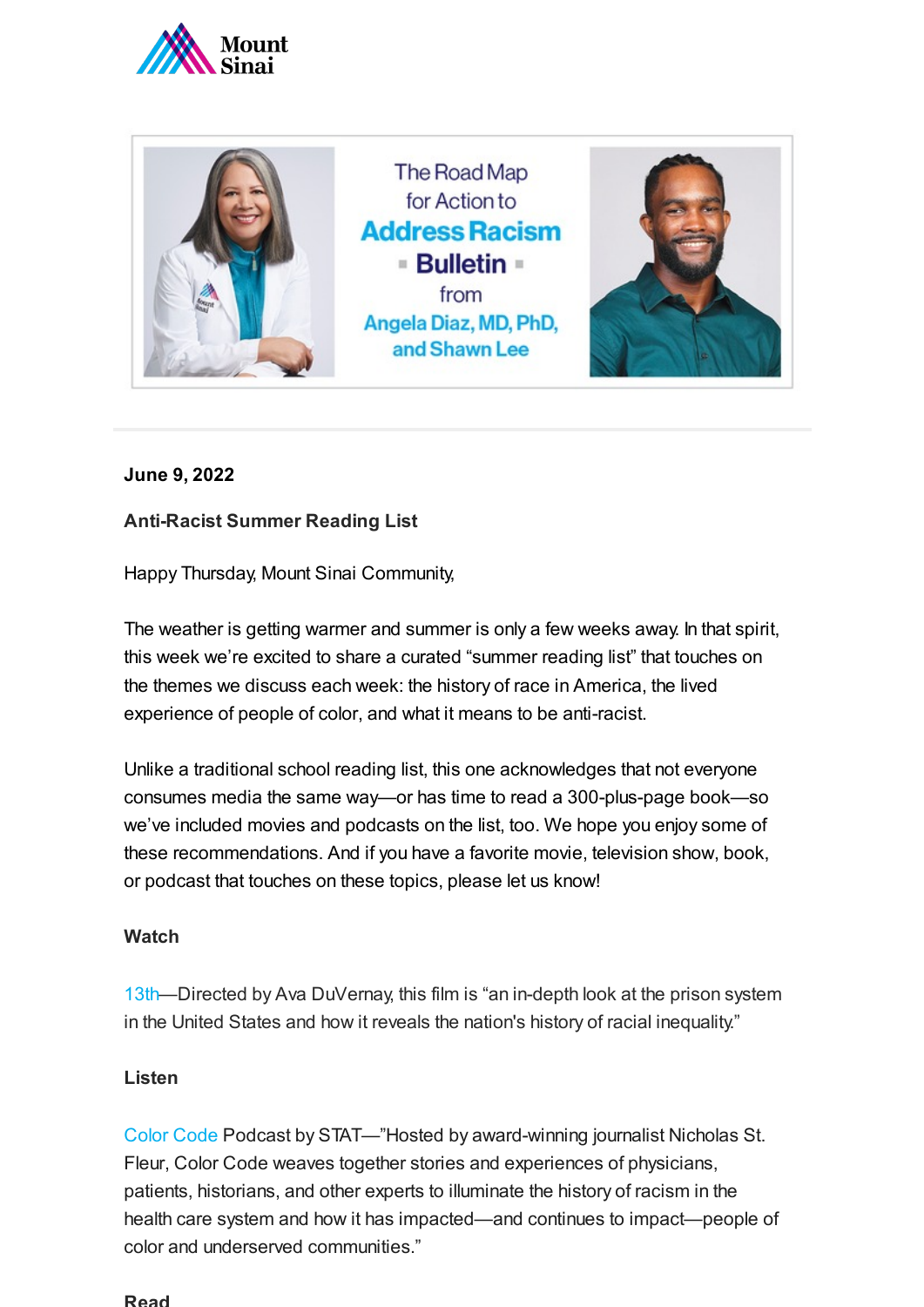**Read**

*The Warmth of Other Suns: The Epic Story of [America's Great](https://www.penguinrandomhouse.com/books/190696/the-warmth-of-other-suns-by-isabel-wilkerson/) Migration by Isabel* Wilkerson—"In this beautifully written masterwork, the Pulitzer Prize winner and bestselling author of*Caste*chronicles one of the great untold stories of American history: the decades-long migration of Black citizens who fled the South for northern and western cities, in search of a better life."

*True: The Four [Seasons of](https://us.macmillan.com/books/9781250274052/true) Jackie Robinson* byKostya Kennedy—"*True* is a probing, richly detailed, unique biography of Jackie Robinson, one of baseball's and America's—most significant figures."

*Trauma and [Recovery](https://www.basicbooks.com/titles/judith-lewis-herman-md/trauma-and-recovery/9780465061716/)* by Judith Lewis Herman, MD—"*Trauma and Recovery* is revered as the seminal text on understanding trauma survivors. By placing individual experience in a broader political frame, Harvard psychiatrist Judith Herman argues that psychological trauma is inseparable from its social and political context."

For more summer reading material, we encourage you to check out the New York Public Library (NYPL) lists, including the Schomburg [Center's Black Liberation](https://www.nypl.org/books-more/recommendations/schomburg/adults) Reading List, the Asian American & [Pacific Islander](https://www.nypl.org/books-more/recommendations/aapi-heritage/teens) Heritage Reading List, and the [N](https://www.nypl.org/spotlight/pride)[YPL's Essential](https://www.nypl.org/spotlight/essential-feminism) Reads on Feminism. It also has aseries of sundry Priderelated [m](https://urldefense.proofpoint.com/v2/url?u=https-3A__www.nypl.org_spotlight_pride&d=DwMF-g&c=shNJtf5dKgNcPZ6Yh64b-A&r=s9SiGkmL9lZuousV_uASWAl2USkiilApL_5dyNfbVbI&m=bsPqWo8y9bqo8G5Fb5FDxtSyAYSIMIHfaFIIDVNcKM0&s=dMKNrh5N50rbsr2gdrWtDK4CEle41BBkyipjhnYpICs&e=)edia.

To find your local library, visit NYPL [locations](https://www.nypl.org/locations) (for Manhattan, the Bronx, and Staten Island) or the [Queens](https://www.queenslibrary.org/about-us/locations) or [Brooklyn](https://www.bklynlibrary.org/locations?gclid=CjwKCAjw7vuUBhBUEiwAEdu2pMDeiAA6qriFy-oBnQDCCkublawk_6bCrnyF_IrDWAMwTrdh72j1DxoCA7UQAvD_BwE) Public Libraries.



We'd also like to remind everyone of the United in Solidarity Resource Guide that [includes a](https://www.mountsinai.org/files/MSHealth/Assets/Media/UnitedSolidarityResources.pdf) number of books, movies, podcasts, and other anti-racist resources.

We hope you'll consider our summer reading list over the next few months—whether on your daily commute, on an overnight trip, or wherever you choose. If you like what you read, listen to, or watch, we encourage you to share it with a friend or two so that others can learn about anti-racist education and expand their knowledge of equity and inclusion.

As always, we invite you to attend an upcoming event.

All the best,

Angela and Shawn

# **Upcoming Events**

**Celebration of Juneteenth**—Visit **information tables** throughout the Health S t **M d J 13** t l b t J t th hi h i th d